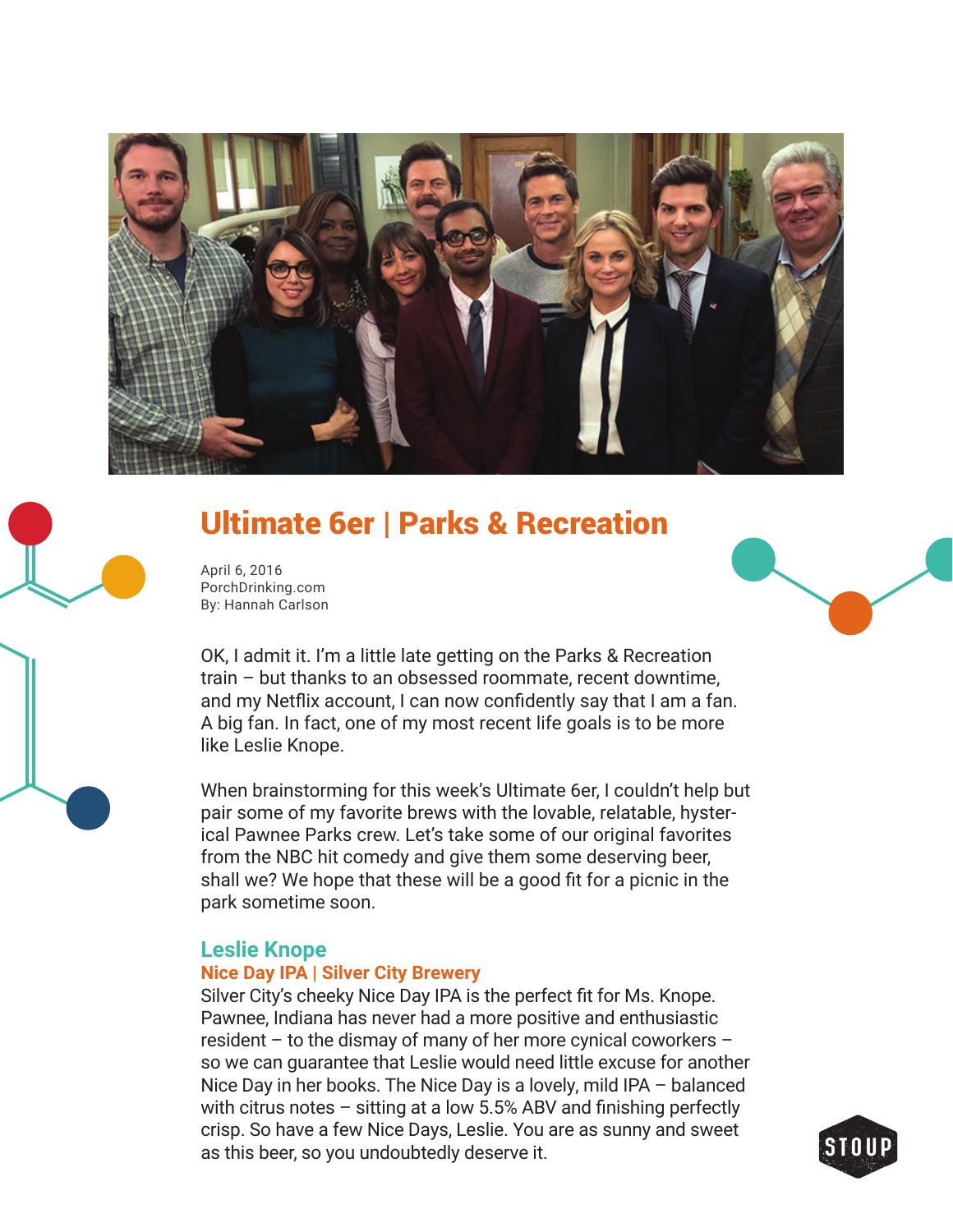

# **Ron Swanson**

#### **Chocolate Rain | The Bruery**

Ron is deserving of something dark, compelling, elusive. Chocolate Rain, from The Bruery, is the perfect fill for his glass. This world renowned brew is perfection in a glass – something that, thanks to the complexity and rarity, only Ron Swanson could appreciate. This beer, decadently rich in vanilla, oak, bourbon and (of course) chocolate sits at an unbelievable 18.5% ABV. Sip carefully, Ron.

# **Ann Perkins**

#### **Mosaic Pale Ale | Stoup Brewing**

Nurse Ann needs a beer that will soothe, comfort and delight. The Mosaic Pale Ale from Stoup Brewing, with strong notes of mango and citrus in a moderate body, is the ideal fit. This beer is begging for you to take another sip, and then another, and another… So it's a perfect match. Really, who doesn't want more Ann in their life? The Mosaic Pale Ale and Ann are two things that you won't likely get sick of, and that will keep you coming back for more. Find the Mosaic in Stoup's taproom.

# **Tom Haverford**

### **Tangerine Hefeweizen | Peddler Brewing Company**

He may act, talk, and walk like a womanizing, arrogant club promoter, but it's common knowledge that Tom is actually a sweetheart in disguise. It's only right that he get something sweet. The Tangerine Hefeweizen from Peddler Brewing Company is made with real tangerine juice to give this brew a natural, organic flavor. Though we doubt that this one will be a fit for Tom's club, we can say that it will be great for a sunny day in Pawnee's parks.

# **April Ludgate**

#### **Hose | De Garde Brewing**

April Ludgate is a tricky one. Her cynical attitude is in need of something sour, something tart, but her soft side cannot go without a beer that is also drinkable and delightful. We've found just the beer out of De Garde Brewing in Tillamook, Oregon. De Garde is consistently producing some of the best and brightest (tasting) sours in the country – with the Hose being no exception. This dry hopped Gose, aged in oak barrels, has hints of citrus – those hints being a perfect match for April's soft side. The Hose gose is only 4% ABV, so pour a few April.